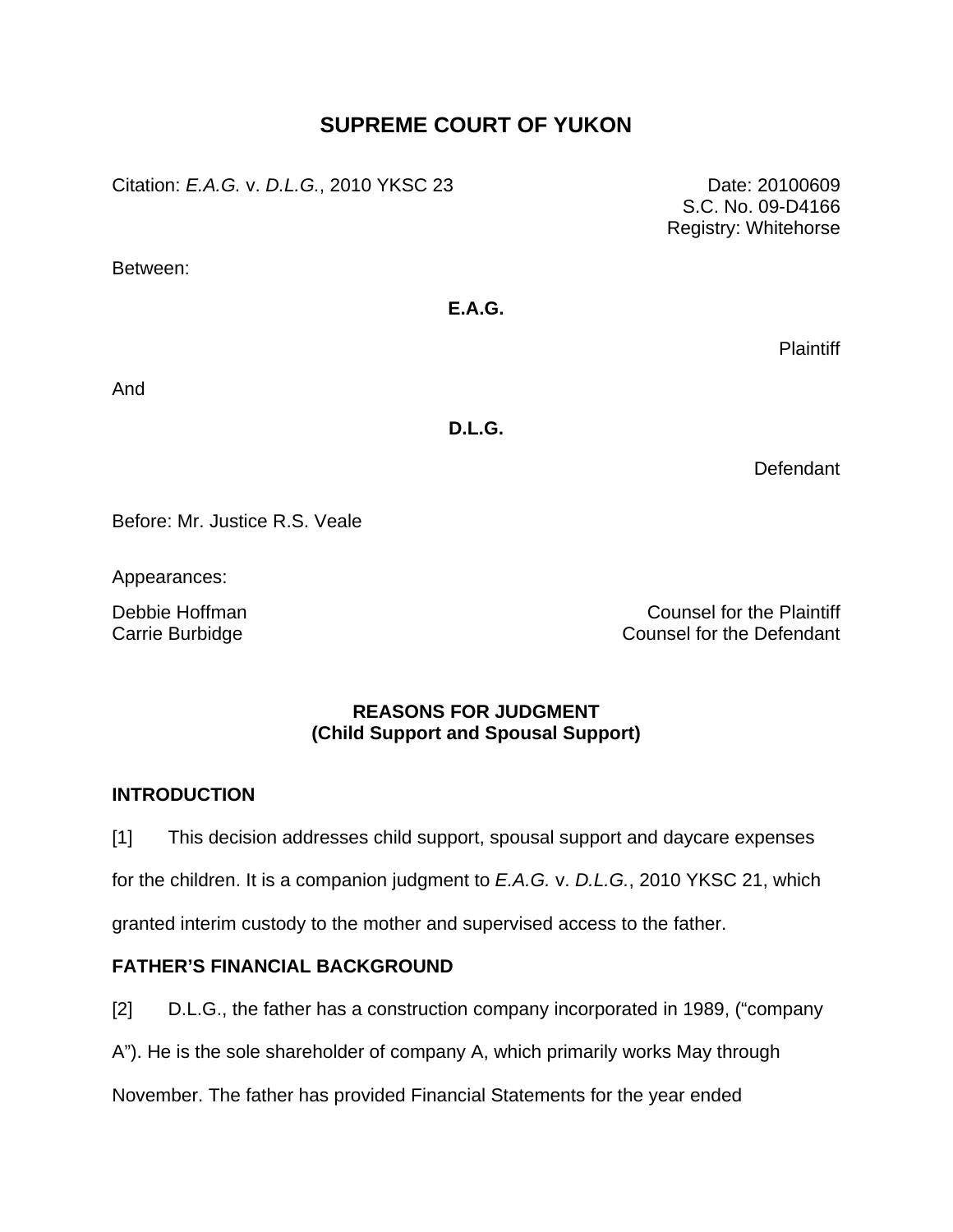December 31, 2008, for the year ended September 30, 2007 and the three months ended December 31, 2007, as well as corporate tax returns from 2005 – 2008. His corporate income from company A before tax, the retained earnings and shareholder's loans are as follows:

| Company A Year End                | Income before Tax | <b>Retained Earnings</b> | Shareholder's Loan |
|-----------------------------------|-------------------|--------------------------|--------------------|
| September 30, 2005                | \$328,743         | \$539,651                | \$269,838          |
| September 30, 2006                | \$333,135         | \$684,422                | \$350,000          |
| September 30, 2007                | \$69,610          | \$711,693                | \$338,542          |
| December 31, 2007<br>$(3$ months) | \$100,385         | \$766,336                | \$341,411          |
| December 31, 2008                 | \$2,798,029 *     | \$3,207,451              | \$353,877          |

\* This year was unusually high because of a gain on the sale of tangible assets of \$1,744,222 now held in company B also owned by the father. Subtracting the gain on the sale of tangible assets reduces the income before tax to \$1,053,807.

[3] In three of the four years preceding 2009, company A has had income before tax in excess of \$300,000.

[4] In 2003, company A purchased six placer gold mining claims for a price of \$198,000. The company rents an office and shop on land (the family home) that is owned by the father. The land has an assessed value of \$89,950 (according to the 2007 tax notice) with the building assessed at \$593,510. Company A rents its office and shop from the father for \$1,031 per month according to the December 31, 2007 financial statement for company A. Company A expensed \$26,080 for rent in 2008, but the Notes to Financial Statements do not indicate any payment to the father. The father says that he writes off a portion of the expenses of the family home because the offices of company A are located on the bottom floor of the family home and amount to 2,000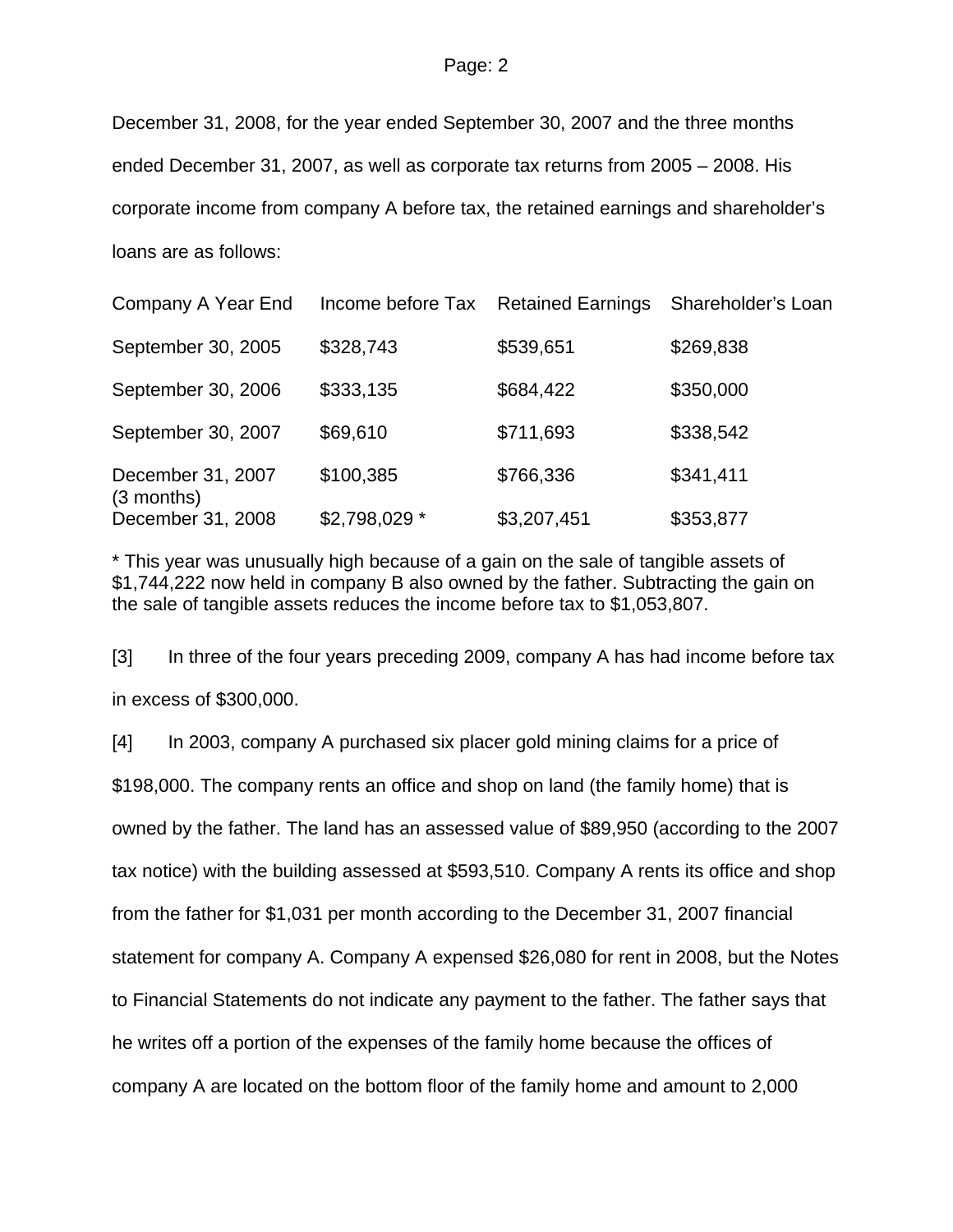square feet of floor space, plus the shop space which is attached to the family home. Company A employs at least five people at any point in time.

[5] The father is also the sole shareholder of company B. In 2008, company A sold commercial land and fencing for the sum of \$2,089,000 to company B. The father indicates that the land in question is in the industrial area of Whitehorse and he is developing the infrastructure for commercial property, which he estimates will have a market value of one million dollars. At this time, company B simply owns the land and earns no income.

[6] The father has provided a letter dated March 15, 2010 from his insurance agent,

who provides the performance bond and labour and material bonds required to carry on

the business of company A. As it provides the basis of submissions for the father, I will

quote from it extensively:

Thank you for keeping us updated with respect to your current and anticipated work program for the upcoming construction season. It looks like another busy year in the Yukon and once again [company A] is reasonably positioned to take advantage of the opportunities that are forthcoming.

Given that you are one of only five or six significant civil/road building contractors in your region and that you are targeting upwards of \$30M in projects, we think it's a fair assumption that your annual revenue for this year could exceed \$10M and as such we need to ensure that we are able to secure surety support to meet [company A]'s revenue target.

As you are aware we have struggled most years in supporting a bond facility for [company A] due to the company's minimal working capital position. The results from your 2008 fiscal year finally allowed our office to provide adequate support however we caution you that once the inter-company transactions are discounted that we need to continue to build the balance sheet rather than considering ourselves "there".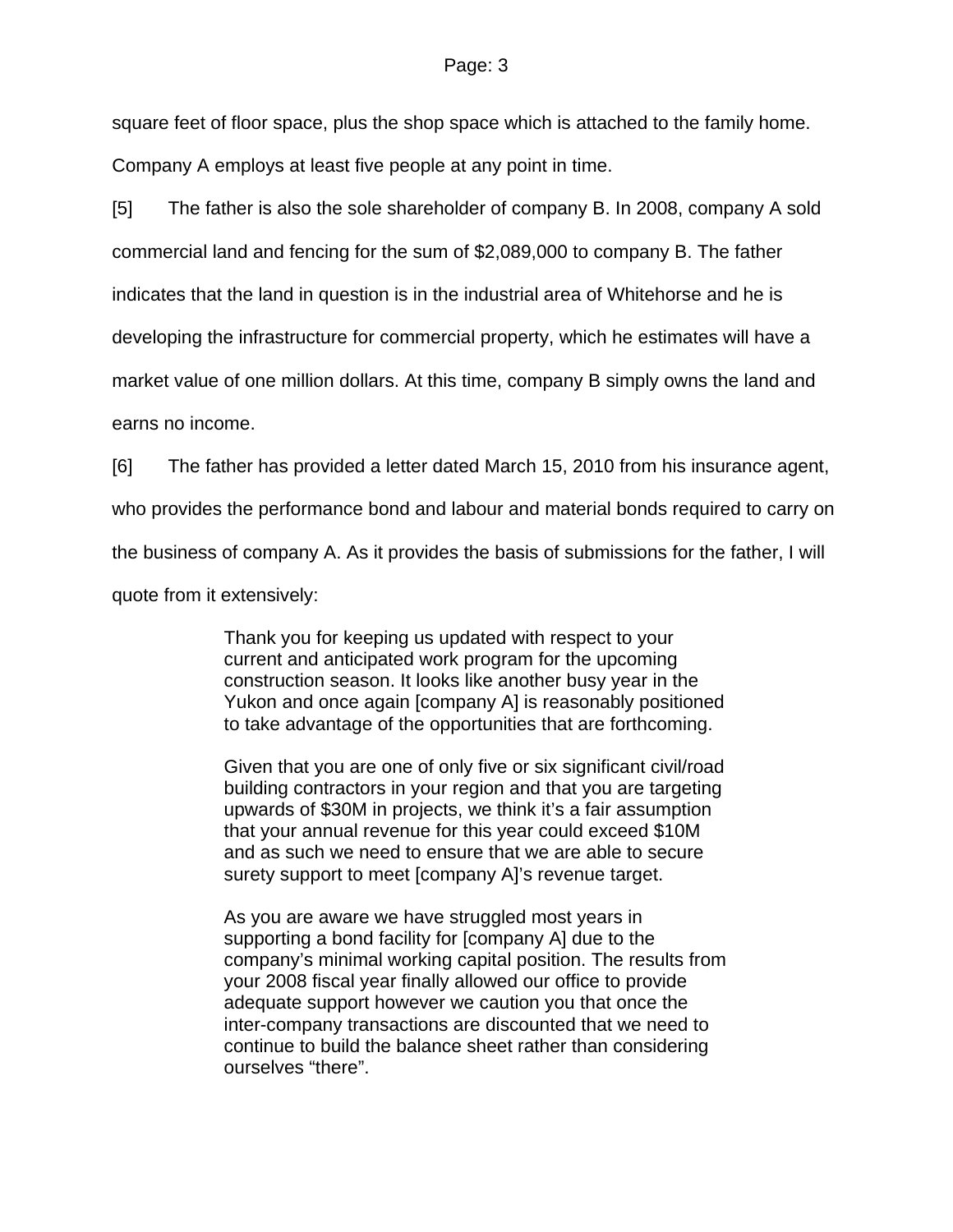We are in receipt of your December 31, 2009 internally prepared year end statement and at this point offer only the following comment: With no allowance for depreciation or for deferred revenue we feel that the working capital equity and profitability as presented on your statement will dramatically decrease upon the review of your external accountant. This is why we are unable to determine the level of surety support we can obtain until final version, Review Engagement financial statement is prepared by your Chartered Accountant.

[7] However, the letter also confirms that the 2009 working capital requirement was

\$250,000 and this year, 2010, will require working capital of about \$500,000. His agent

cautions:

We can confirm at this point that based on your desired revenue that we would need an adjusted (bonding companies discount certain current assets ie. prepaid expenses and inventory) working capital position of about \$500,000 (last year we were at \$250,000). As in the past, should you fail to reach this threshold, we could look at the possibility of injecting and subordinating additional shareholder loans.

Again, as you are aware we have moved your bonding account to different surety companies numerous times since we started doing business in 2001 due to the financial position of [company A].

As we are on the cusp of meeting our financial obligations I would strongly recommend that the working capital position of [company A] is fortified. Any depletion may result in our inability to secure bonds for your desired work program.

[8] I note that the insurance agent had the benefit of receiving the "internally

prepared" year end statement for December 31, 2009, which has not been disclosed.

[9] The wife has produced photographs of a classic car collection of 16 cars that she

claims have a total value exceeding \$1.2 million. She claims they are owned by the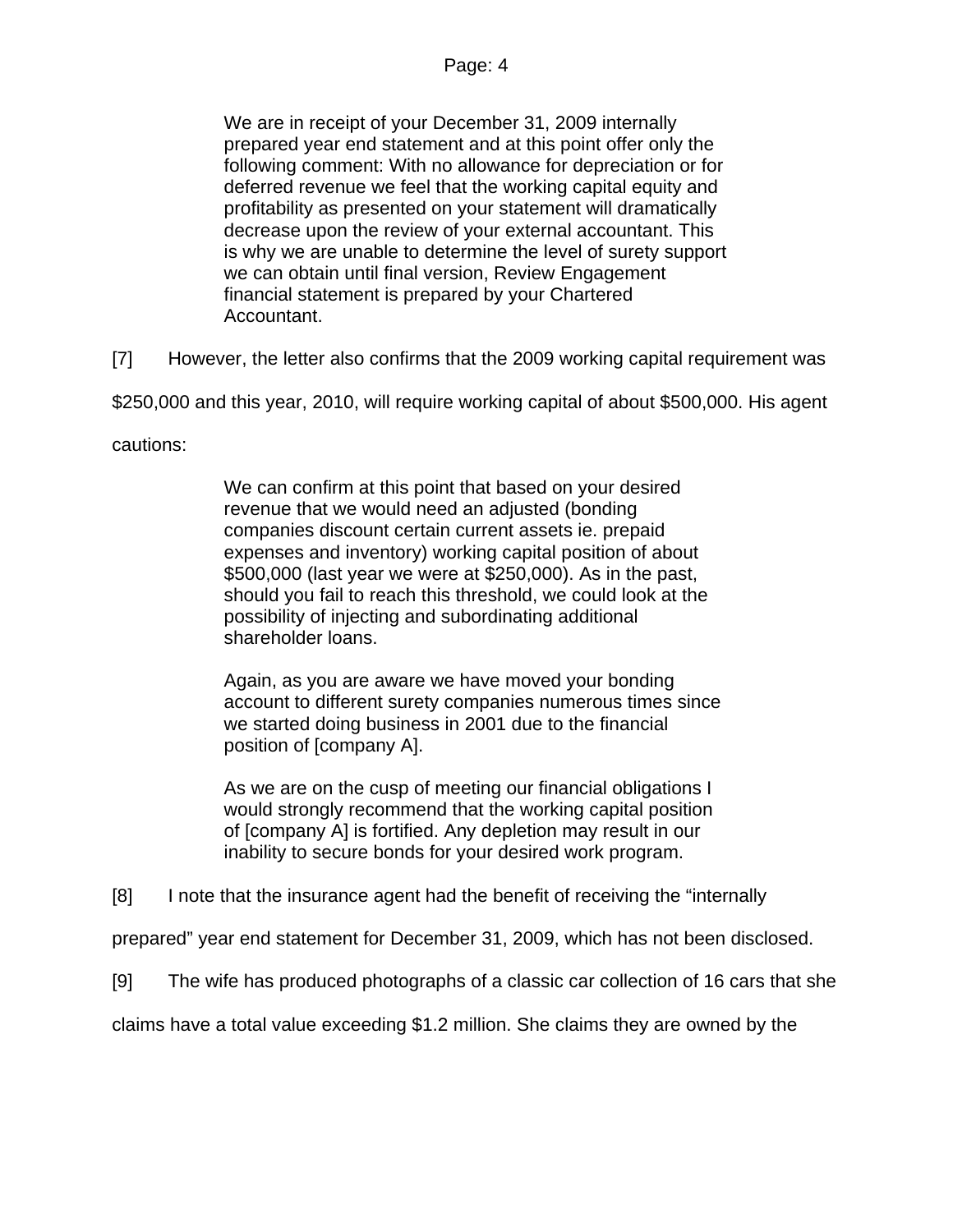company A which has an asset category for "automotive" at a cost of \$402,236.

Company A lists its assets for the year ended December 31, 2008, as follows:

| <b>Tangible Capital Assets:</b>        | \$1,016,908 |
|----------------------------------------|-------------|
| <b>Equipment under Capital Lease</b>   | \$185,575   |
| <b>Resource Properties</b>             | \$198,000   |
| <b>Promissory Notes Receivable</b>     | \$312,000   |
| <b>Receivable from Related Company</b> | \$56,094    |
| <b>Preferred Share Investment</b>      | \$1,777,000 |
| Total                                  | \$3,545,577 |

[10] Company A had cash of \$542,538 at the end of 2008 and \$150,372 in 2007. No cash figure has been provided for the 2009 year end. The father also advises that company A spent "substantial" capital on replacement of equipment in 2009, but did not disclose the dollar amount.

[11] The father takes an annual draw from company A of \$87,100 per year. His Notice of Assessment for the 2008 tax year indicates a total income of \$90,450. From this, he claims that he pays the mortgage on the family home of \$515.50 every two weeks, which represents one half the mortgage, with Company A paying the other half. He also pays \$300 per month for child support for his son from a previous relationship and an additional \$150 per month for extraordinary expenses. As well, he receives benefits in the form of payments made by company A for its use of assets that he owns such as property taxes. Some of these benefits are listed in the father's personal financial statement. The father did not assign a dollar value so what follows are the estimated annual financial benefits the father receives from company A: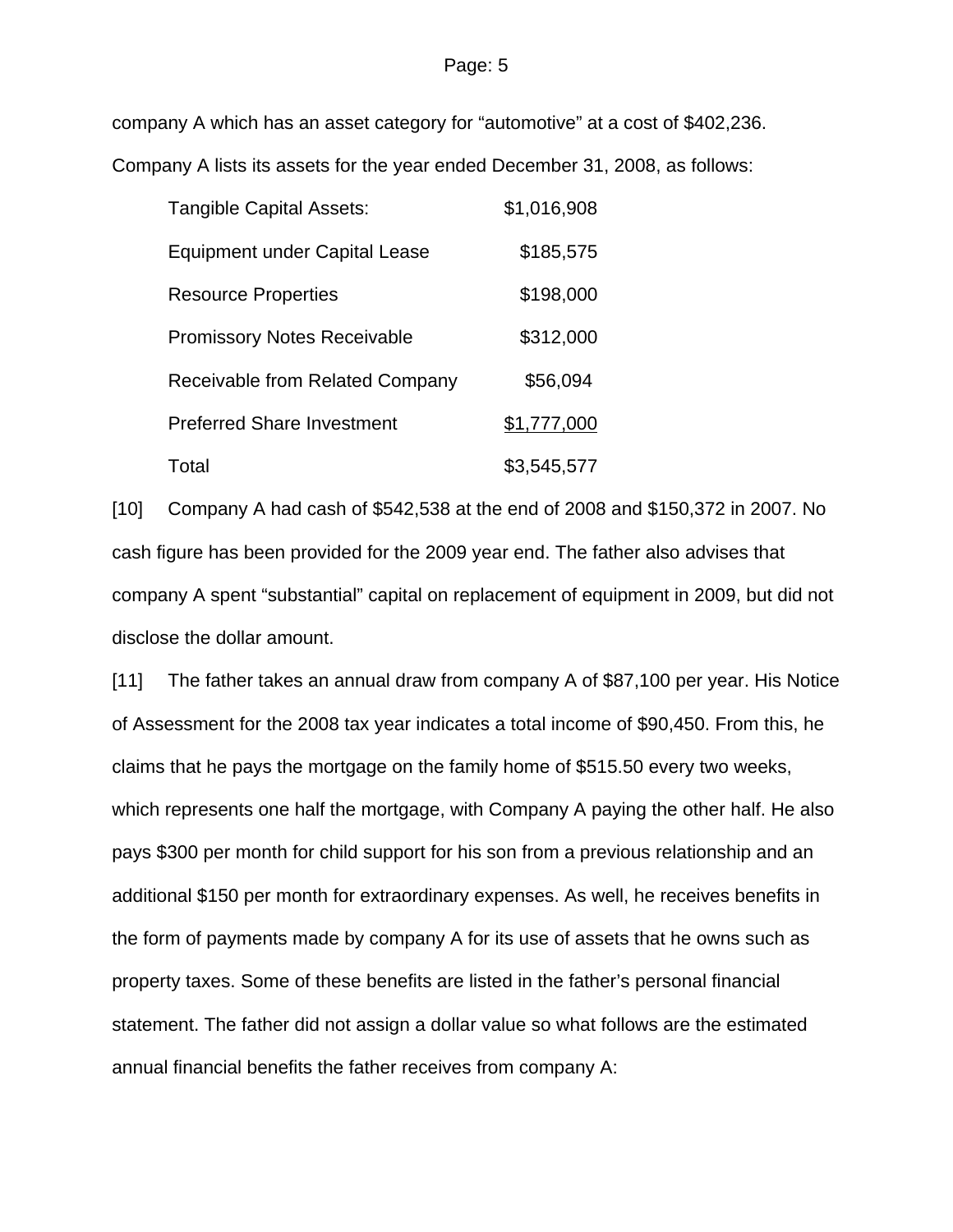| One-half of mortgage (1030 x 12)                                                                           | \$12,360 |
|------------------------------------------------------------------------------------------------------------|----------|
| One-half of property tax                                                                                   | \$3,540  |
| One-half of city utilities charge                                                                          | \$3,794  |
| Rent received from Company A<br>(one-half of \$26,806 claimed in 2008 Financial Statement of<br>company A) | \$13,403 |
| Property Insurance for house paid by company A<br>(estimated)                                              | \$2,000  |
| Ford F-350 truck lease at \$787 per month (1/2 personal<br>use)                                            | \$4,722  |
| Gas for truck paid by company (estimate 1/2 x 600 month)                                                   | \$3,600  |
| Motor vehicle maintenance & service (1/2 of estimate<br>\$5,000)                                           | \$2,500  |
| Motor Vehicle insurance, plates, and registration (1/2 x 500<br>per month estimate)                        | \$3,000  |
| Heat and electricity for home (estimate 500 per month)                                                     | \$6,000  |
| Travel and Entertainment based on company A claim of<br>\$64,101 (estimate 1/2 benefit)                    | \$32,050 |
| Total                                                                                                      | \$86,969 |

[12] I also note that the father personally earned \$318,069 in the 2006 year. He explains that the part of this amount, in excess of \$87,100, was done on tax advice. He received a dividend from company A as his personal tax rate was lower than the corporate tax rate. The money was returned to company A as a shareholder's loan to strengthen the company's position for the purpose of bonding requirements.

[13] I further note that the mother assisted the father in the early years of the relationship by running errands and assisting with internal and outside core audits for which she had training. In the 2008 Financial Statement of company A, Note 15 states that the mother gave a limited guarantee in the amount of \$100,000 to help secure a line of credit.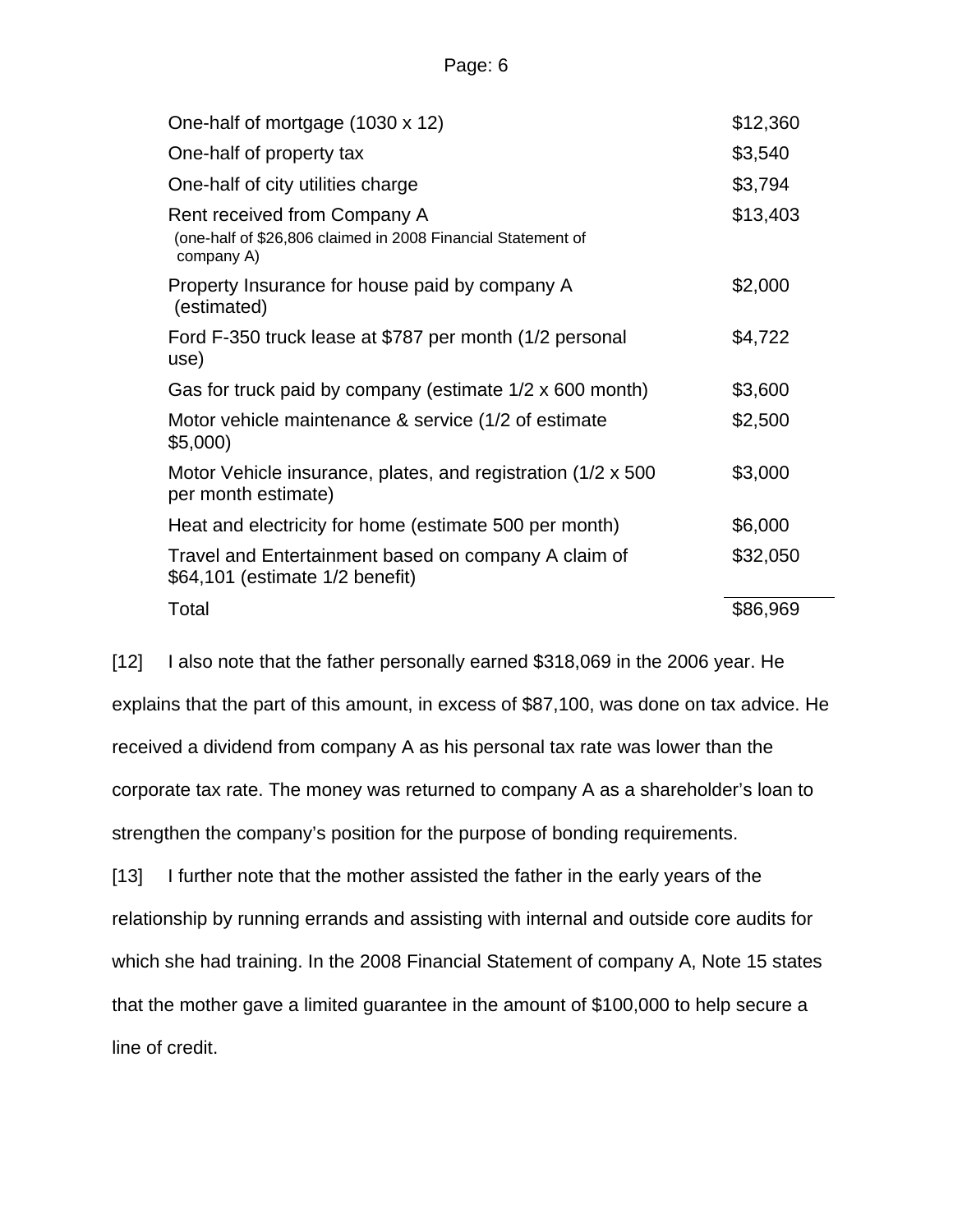### **CHILD SUPPORT**

[14] The issue in this case is whether the annual income of \$87,100 declared by the father fairly reflects all the money available to pay child support.

[15] The mother separated from the father in September 2009. She did not receive any formal child support during the period of October 2009 to March 2010. During the attempted reconciliation she had the use of the company apartment free of charge. The father provided her with a car with all expenses paid and \$2,000 per month for groceries and expenses. The father initially paid her \$5,000 in October for expenses which included money to assist with her condominium payments. The father agreed that she could have the use of all her business income.

[16] The father indicated that when they were together, the wife paid for her own personal items and daycare and he put \$4,000 a month into an account for all other household expenses. In addition, company A paid the expenses for the family home where company A operates from, such as property taxes, property insurance, water, sewer and garbage, heat and electricity and gas and oil.

[17] On February 25, 2010, when the father had filed no financial information and was retaining new counsel, I ordered that he pay interim interim child support to the mother in the amount of \$1,500 per month, commencing January 1, 2010, based upon his verbal statement that he made approximately \$80,000 per year and that he was prepared to pay \$1,500 per month child support. The mother advises that the father did not pay the \$4,500 ordered until March 16, 2010 and had not paid his April 1 support payment as of April 14, 2010.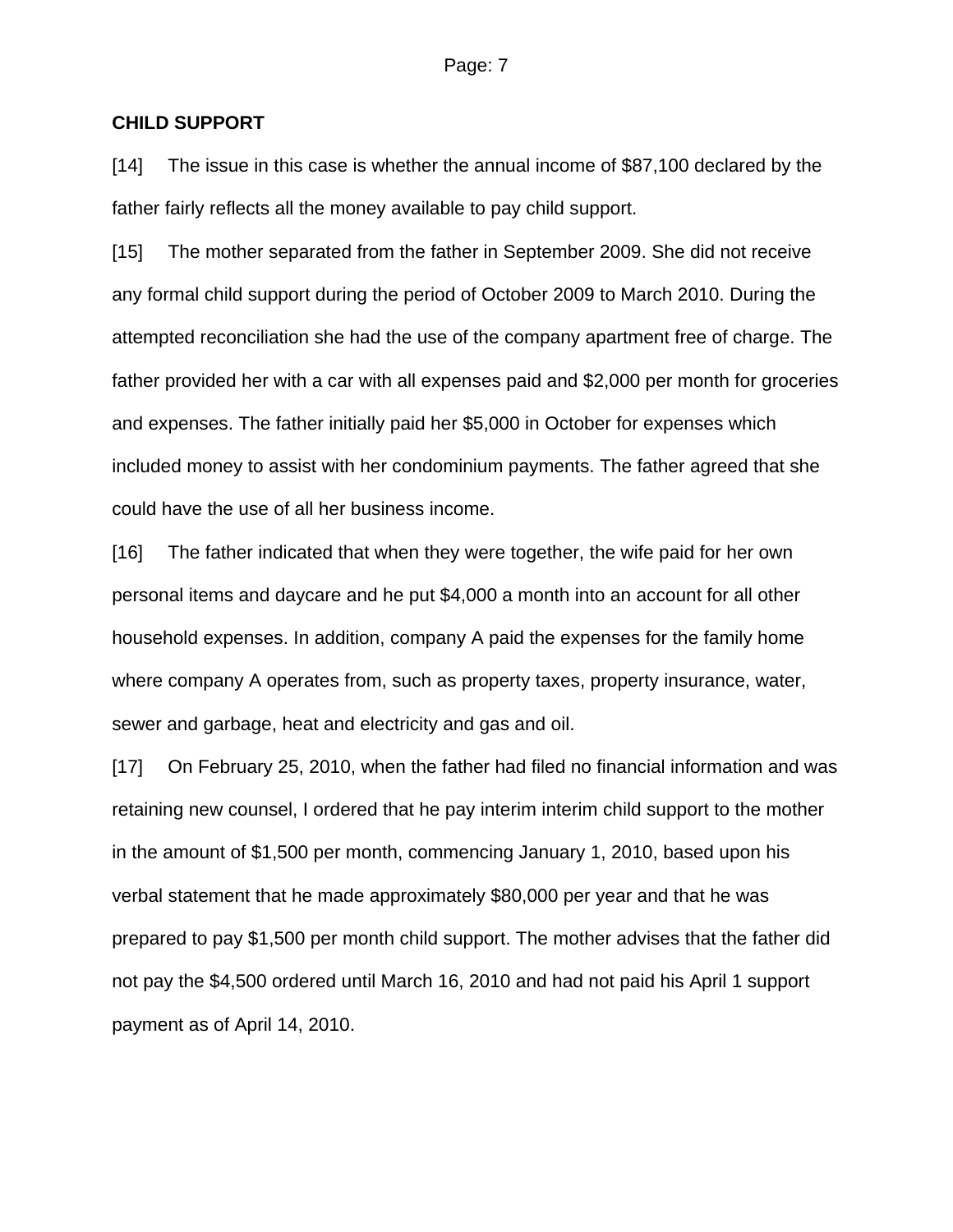[18] The applicable sections of the Federal *Child Support Guidelines* for the

calculation of child support are:

16. Subject to sections 17 to 20, a spouse's annual income is determined using the sources of income set out under the heading "Total income" in the T1 General form issued by the Canada Revenue Agency and is adjusted in accordance with Schedule III.

17. (1) If the court is of the opinion that the determination of a spouse's annual income under section 16 would not be the fairest determination of that income, the court may have regard to the spouse's income over the last three years and determine an amount that is fair and reasonable in light of any pattern of income, fluctuation in income or receipt of a non-recurring amount during those years.

(2) Where a spouse has incurred a non-recurring capital or business investment loss, the court may, if it is of the opinion that the determination of the spouse's annual income under section 16 would not provide the fairest determination of the annual income, choose not to apply sections 6 and 7 of Schedule III, and adjust the amount of the loss, including related expenses and carrying charges and interest expenses, to arrive at such amount as the court considers appropriate.

18. (1) Where a spouse is a shareholder, director or officer of a corporation and the court is of the opinion that the amount of the spouse's annual income as determined under section 16 does not fairly reflect all the money available to the spouse for the payment of child support, the court may consider the situations described in section 17 and determine the spouse's annual income to include

(a) all or part of the pre-tax income of the corporation, and of any corporation that is related to that corporation, for the most recent taxation year; or

(b) an amount commensurate with the services that the spouse provides to the corporation, provided that the amount does not exceed the corporation's pre-tax income.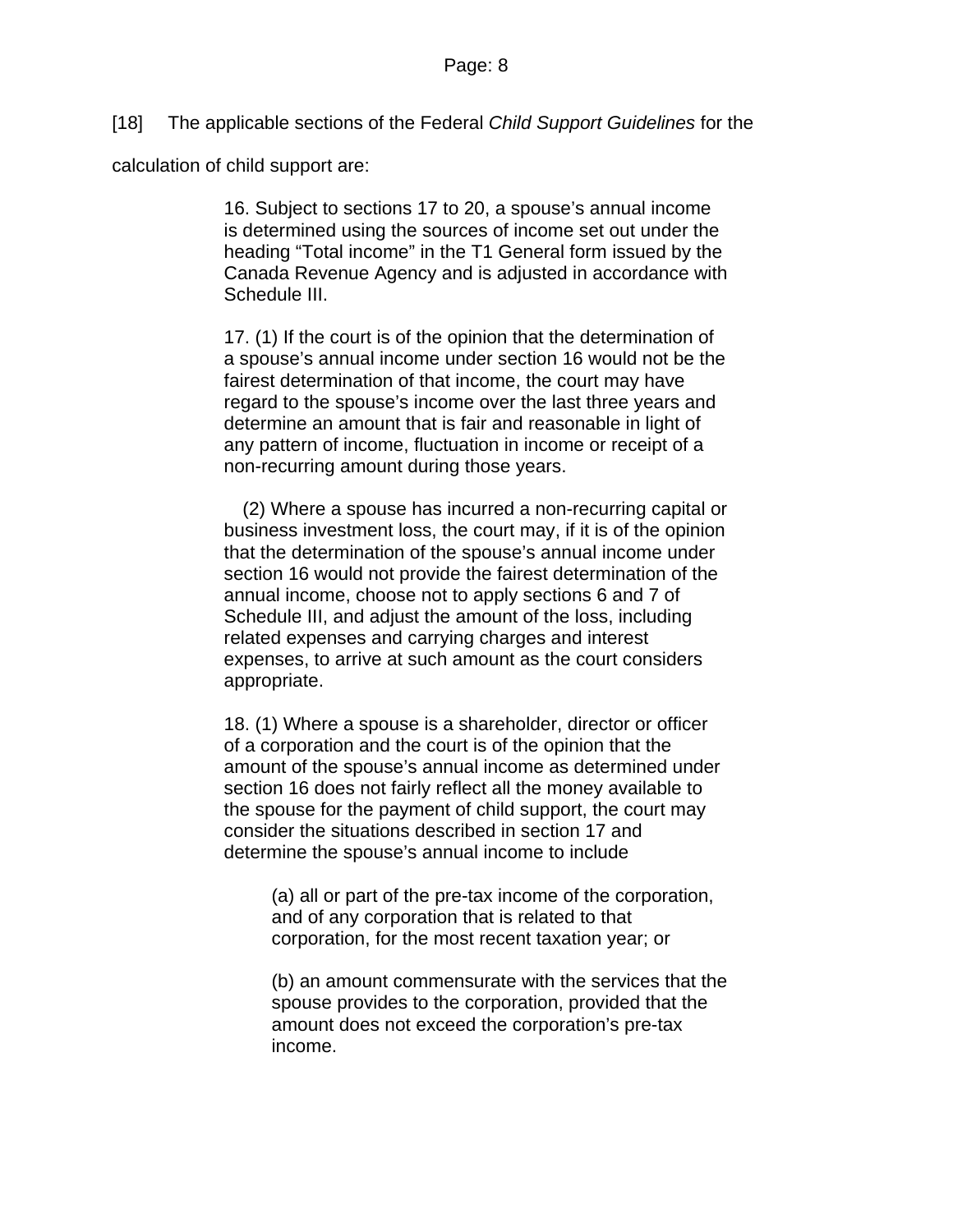(2) In determining the pre-tax income of a corporation for the purposes of subsection (1), all amounts paid by the corporation as salaries, wages or management fees, or other payments or benefits, to or on behalf of persons with whom the corporation does not deal at arm's length must be added to the pre-tax income, unless the spouse establishes that the payments were reasonable in the circumstances.

[19] The decision of the British Columbia Court of Appeal in *Kowalewich* v.

*Kowalewich*, 2001 BCCA 450 is instructive for cases where the husband owns and

operates an incorporated business, because the reasons for judgment of Huddart J.

confirm the fact that the T1 General Form "Total Income" may not bear any relationship

to the money available to the husband for child support (para. 28). The court does not

need to look for bad faith or undisclosed personal benefits to trigger an adjustment

under s. 17 or s. 18 of the *Child Support Guidelines*. As Huddart J. points out at para.

41:

I note the use of pre-tax corporate income as a basis for the determination of child support does not strip a spouse of his available money. It is to use available money as a measuring rod for the purpose of fixing annual income and thus the amount of child support.

And later, at para. 43, she quotes approvingly the statement of Martinson J. in *Baum* v.

*Baum* (1999), 182 D.L.R. (4<sup>th</sup>) 715:

Valid corporate objectives may differ from valid child support objectives. The purpose of s. 18 is to allow the court to "lift the corporate veil" to ensure that the money received as income by the paying parent fairly reflects all of the money available for the payment of child support. This is particularly important in the case of a sole shareholder as that shareholder has the ability to control the income of the corporation.

[20] Section 18(1)(a) permits a court to use all or part of the pre-tax income of the

corporation to determine the spouse's annual income and s. 18(1)(b) permits the use of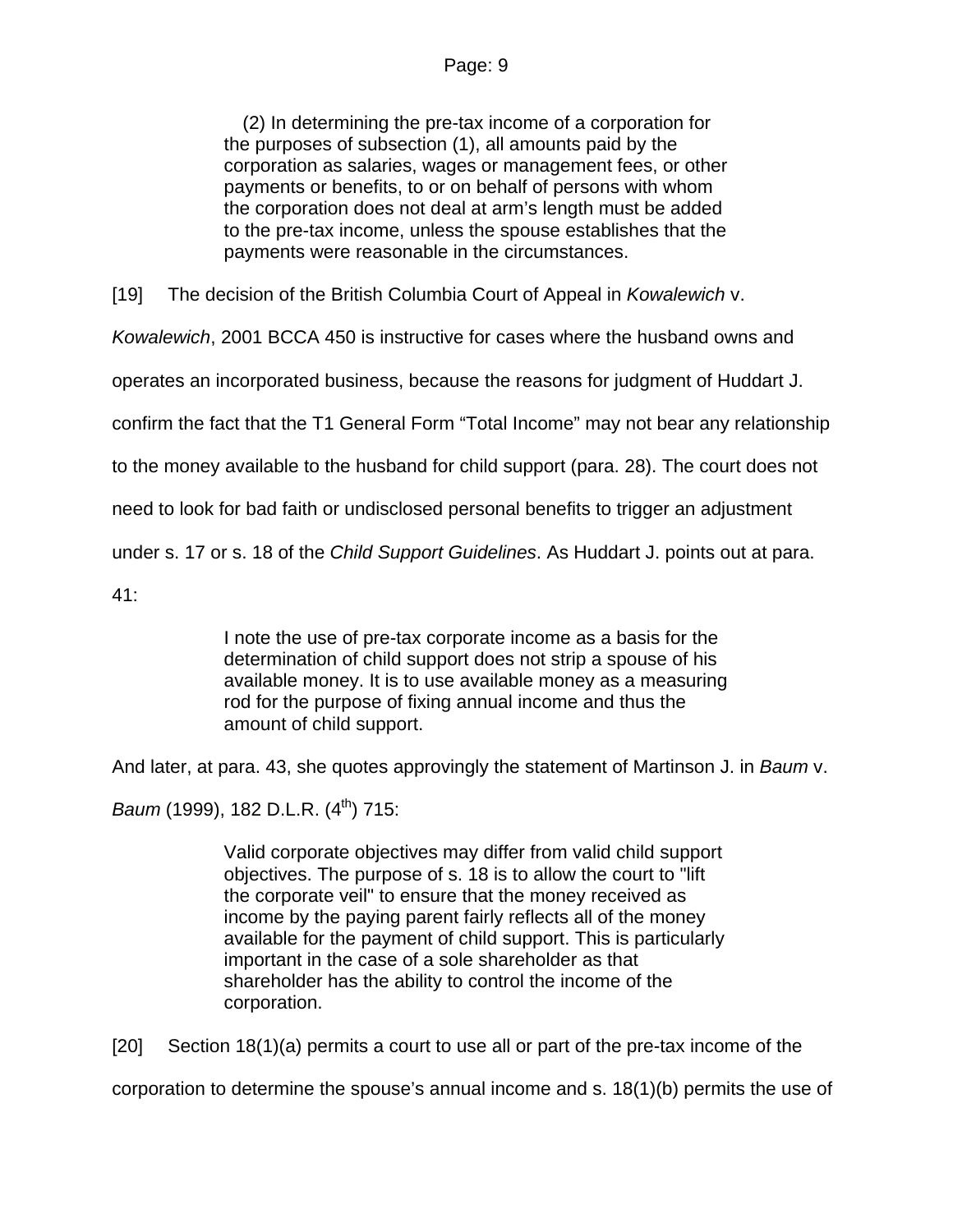an amount "commensurate with the services that the spouse provides to the corporation", so long as it does not exceed the corporation's pre-tax corporate income.

[21] However, Huddart J. also makes it clear that "monies needed to maintain the value of the business as a viable going concern will not be available for support purposes" and should not be included in determining annual income (para 58).

[22] I am also mindful of the constraints arising on interim applications as set out in *L.G.B.* v. *M.A.C.M.*, 2005 BCSC 1786.

#### **Determination of the Father's Annual Income**

[23] The case at bar is one of a sole shareholder who has the ability to control both his income and the income of the corporation.

[24] It is unfortunate that the father did not file the December 31, 2009 internally prepared year end financial statement to make the opinion of his insurance agent somewhat clearer. Nevertheless, I note that the opinion of the insurance agent that a working capital position of \$500,000, as opposed to \$250,000, is based upon a target annual revenue of \$10 million. That is considerably greater than the annual revenue of company A at December 31, 2008, in the amount of \$4,877,587 or in the previous years. It appears that the working capital concern expressed by the insurance agent is somewhat speculative and based upon a doubling of corporate revenue. I note that there did not appear to be any difficulty in 2006 to inject in excess of \$200,000 into the company.

[25] Counsel for the father submits that child support must be based on \$87,100, because any increase in that amount for the purpose of calculating child support may affect the working capital available to retain the bonding of company A to bid on jobs. I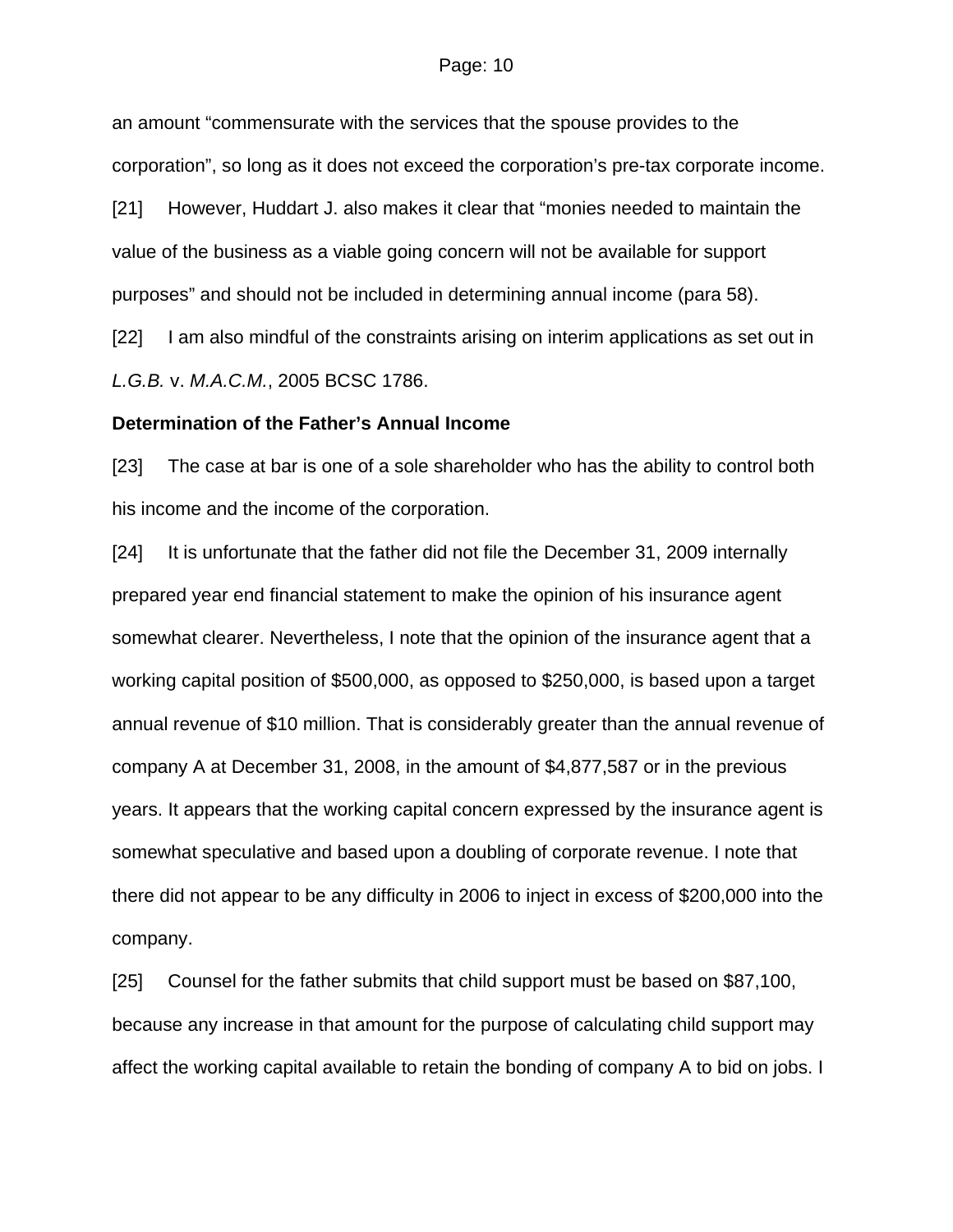have difficulty accepting this submission because the insurance agent makes reference to increasing working capital in a situation where the annual revenue doubles from approximately \$5 million to \$10 million. The submission that no additional funds can be drawn from company A as income beyond \$87,100 ignores the fact that the father drew the same amount when the company earned pre-tax income in the \$300,000 plus range in the years ending September 30, 2005 and 2006. It is difficult to accept that when the income before tax triples to \$1,053,807 at the year ending December 31, 2008, that the father's income draw can only be \$87,100.

[26] I note that the income before taxes of company A has varied from a low of approximately \$177,000 in 2007 and in excess of \$300,000 in each of 2005, 2006 and 2008.

[27] I also note that the father's income of \$87,100 on average in the last few years is considerably higher when benefits paid by company A are calculated in. A conservative calculation of the actual income of the father including benefits paid by company A is closer to \$150,000.

[28] Counsel for the father submits that the court should be cautious in making a finding that the capital of company A should be treated as income. Firstly, the capital is not being treated as income. Rather, the income before tax is being used, as s. 18(1)(a) permits, to establish a fairer determination of annual income for the purpose of establishing child support. Secondly, as the insurance agent indicates, the capital requirements were adequate in 2008. The possibility that there will be increased capital requirements in 2010 based upon a doubling of corporate revenue should not trump a fair determination of the father's annual income.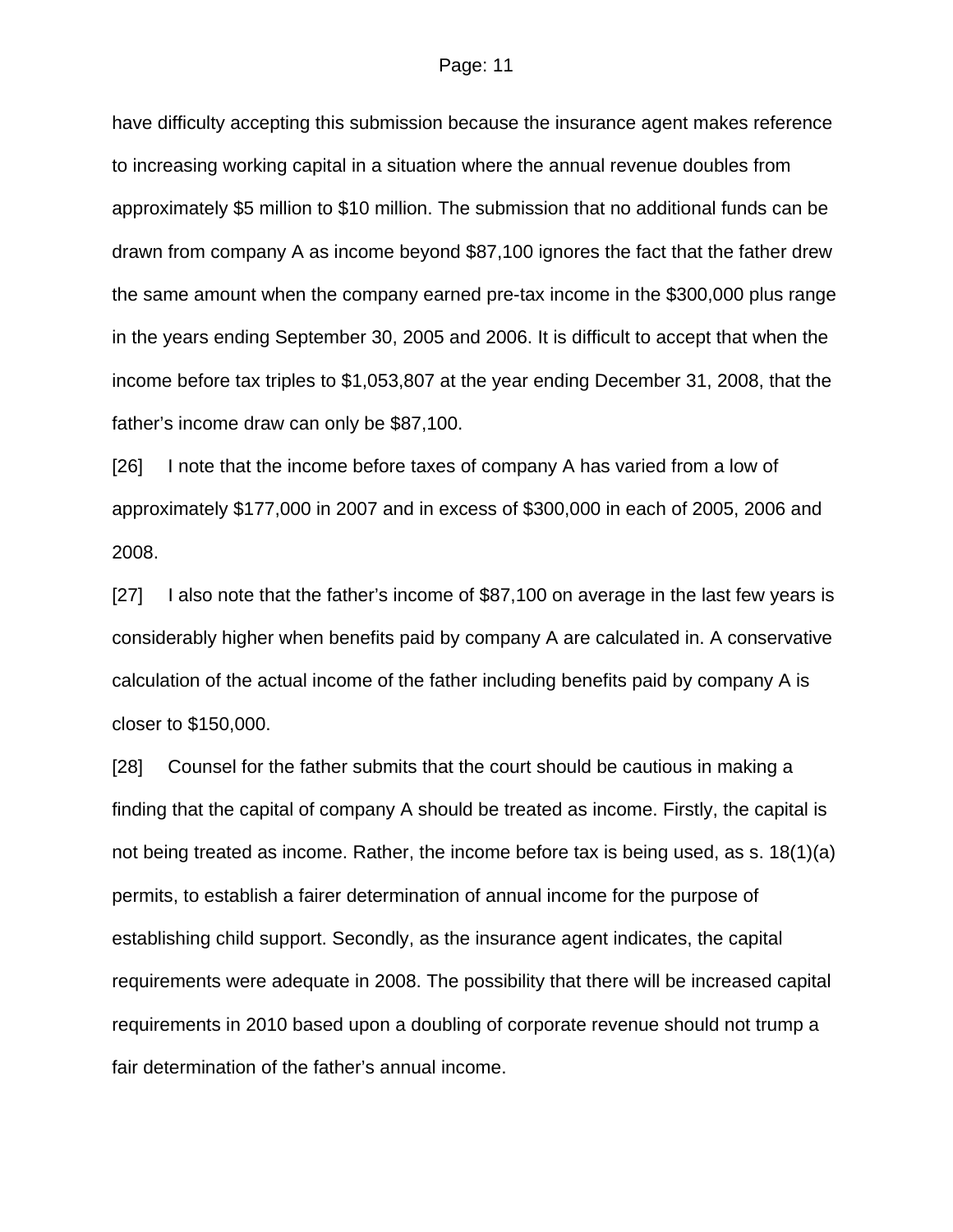[29] I am satisfied that the father's annual income of \$87,100 does not accurately reflect the money available to him for the payment of child support. I am not persuaded that all his income and benefits should be added to the pre-tax income available to him, but I am satisfied that, pursuant to s. 18(1)(a), his income should be determined to be \$300,000 for the purpose of calculating interim child support. In my view, the calculation of child support on this amount does not impair the working capital requirement for bonding particularly in the year ended December 31, 2008, being the latest year end the father has disclosed.

[30] Accordingly, I order that the father pay the mother child support based upon an annual income of \$300,000, commencing January 1, 2010 and then on the first day of each and every month thereafter until a final order for child support is agreed upon or ordered. Payments made under the interim interim child support order will be credited to these amounts, which I will address below.

[31] In the order dated March 25, 2010, I ordered that each parent pay 50% of the daycare expense which is \$1,100 per month. Given my determination of the father's income, it would be more appropriate to have the father pay the daycare expense in full as he did voluntarily during and after the attempted reconciliation.

### **Calculation of Child Support for Incomes Over \$150,000**

[32] There are different considerations to be taken into account when child support is calculated on an income in excess of \$150,000.

[33] The *Child Support Guidelines* provide:

4. Where the income of the spouse against whom a child support order is sought is over \$150,000, the amount of a child support order is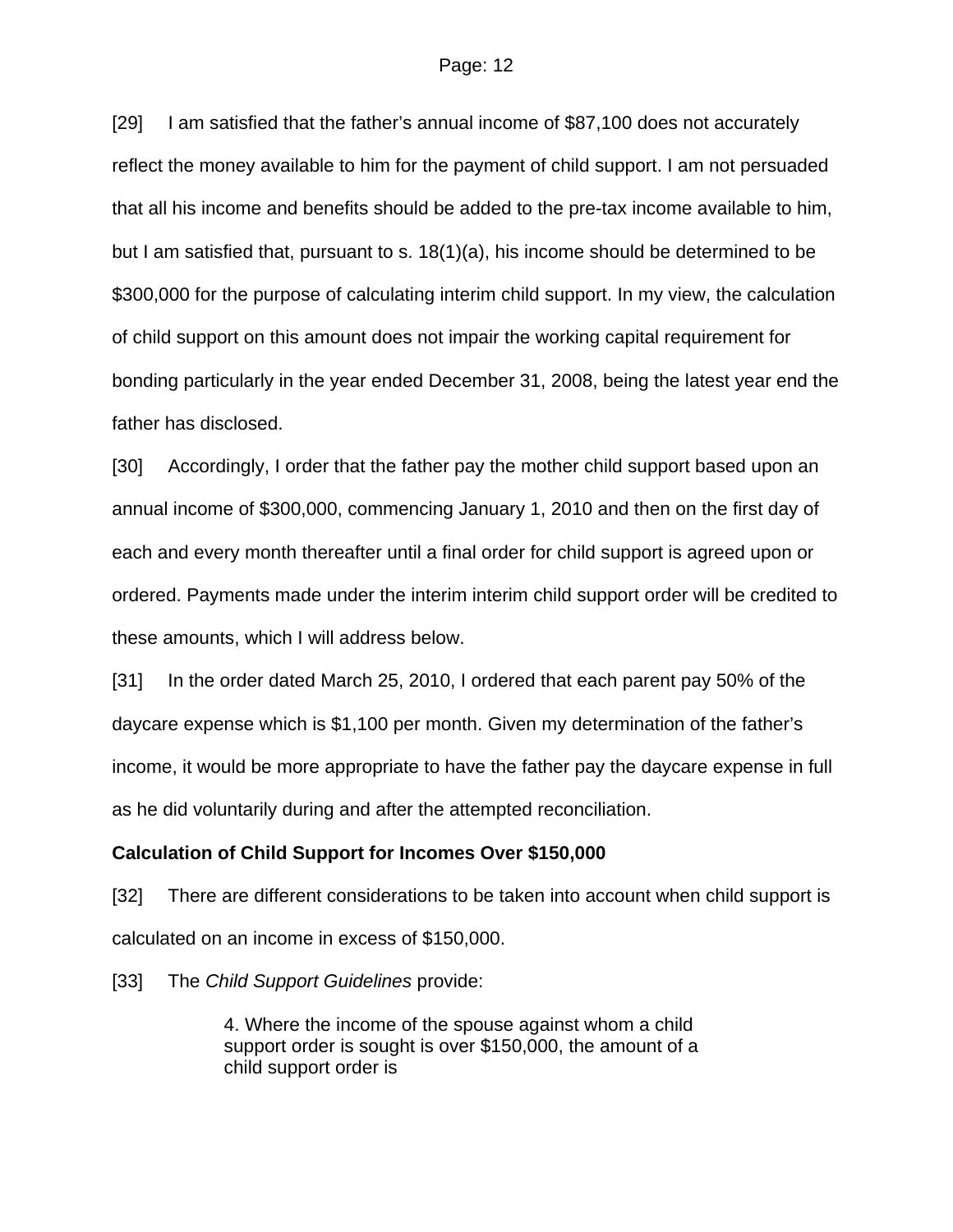(a) the amount determined under section 3; or

(b) if the court considers that amount to be inappropriate,

(i) in respect of the first \$150,000 of the spouse's income, the amount set out in the applicable table for the number of children under the age of majority to whom the order relates;

(ii) in respect of the balance of the spouse's income, the amount that the court considers appropriate, having regard to the condition, means, needs and other circumstances of the children who are entitled to support and the financial ability of each spouse to contribute to the support of the children; and

(iii) the amount, if any, determined under section 7.

[34] In *Francis* v. *Baker*, [1999] 3 S.C.R. 250, Bastarache J. said that the word "inappropriate" must be interpreted broadly to mean "unsuitable" so that the court has the discretion to both increase or reduce the amount of child support where the paying parent has an annual income exceeding \$150,000 (para. 40). He further acknowledged that courts should not be too quick to find that the *Guidelines* will produce an indirect benefit to the custodial parent, as all child support inherently involves some form of wealth transfer. However, he concluded that "courts must therefore have the discretion to remedy situations where table amounts are so in excess of the children's reasonable needs so as no longer to qualify as child support" (para. 41). He also found that in all cases Parliament intended that there be a presumption in favour of the table amounts (para. 42), and that there must be clear and compelling evidence to depart from the *Guidelines* figure (para. 43).

[35] The table amount using my income determination of \$300,000 for the father requires child support of \$3,944 per month for the two children.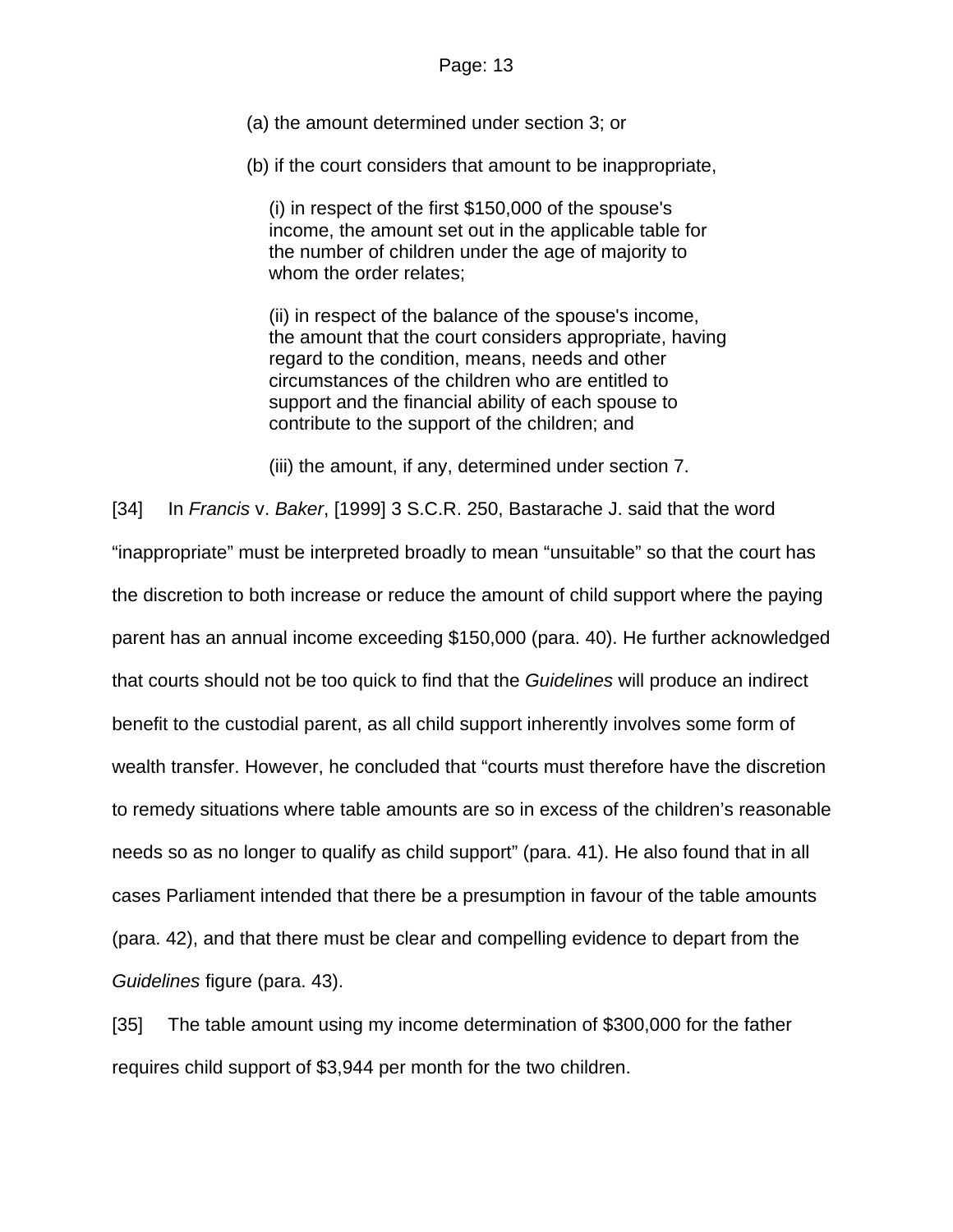[36] Having regard to the condition, means, needs and other circumstances of the children, I do not find this amount to be inappropriate. It is a reasonable amount based upon the mother's modest monthly budget of \$6,236.68. The children do not have the benefit of the family home and have changed residences several times. The mother will need every penny of this child support to support the children as they settle in a new home and prepare for going to school for the first time. Their lifestyle should not be compromised during an adult dispute and separation.

[37] I am also satisfied that the father is quite able on the financial information he has provided to pay the child support without difficulty.

[38] There is no onus on the custodial parent to justify the table amount of child support and I find no basis under s. 4 to reduce the table amount of child support in the amount of \$3,944 per month.

### **SPOUSAL SUPPORT**

#### **Mother's Financial Background**

[39] There is a great dispute over the mother's income. The mother initially ran her health and rehabilitative business on a part-time basis from outside the home for about four hours a week. She stopped working at her business for four months after the twins were born in 2005.

[40] The mother then moved her business to the father's building at the family home and paid rent to the father of \$550 per month plus utilities and telephone. The father raised her rent to \$1,250 per month in January 2009, which she says she could not afford in addition to paying for the children's clothing and daycare expenses. The father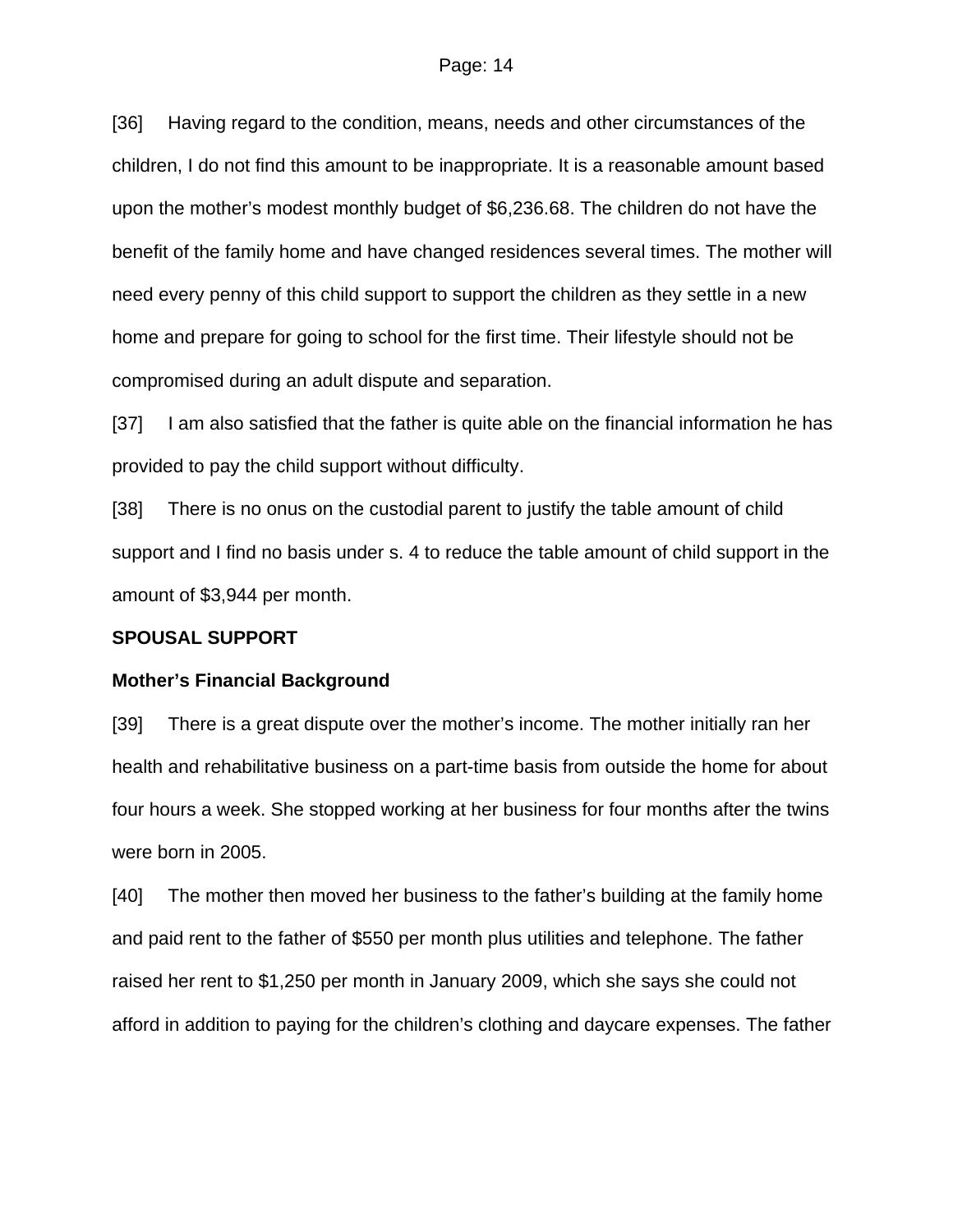raised the rent again to \$1,936 per month in September 2009, which contributed to the separation, particularly when he threatened eviction for non-payment of arrears.

[41] The mother says her net income for 2007 was \$28,131, for 2008 it was \$23,918.88 and for 2009 she estimates it was approximately \$23,000. The mother claims that her business was more a psychological outlet to escape an emotionally abusive spouse and to have some financial independence.

[42] The father, on the other hand, sees the wife's business as a lucrative operation that can produce a revenue stream of \$10,000 per month, assuming she works at it full time.

[43] The mother also owns a one-bedroom condominium in Los Angeles, with a mortgage of \$1,316.68, which she rents for \$950 per month. She refinanced the mortgage to pay for her purchase of equipment for her business. She states that she has been receiving no rent in recent months because of repairs that have been credited to the tenant. However, rent will commence again in May 2010. She says the condominium has a market value of \$250,000 and a mortgage of \$204,000.

[44] In her financial statement, the mother estimates that her monthly expenses after May 16, 2010 will be \$6,236.68. She has a monthly food budget of \$1,000, the same as claimed by the father. She made no claims for health expenses, clothing expenses, school expenses, meals outside the home, vacation or savings. She estimates that she is in debt in the amount of \$30,000 for legal fees and living expenses since her separation in September 2009.

[45] Spousal support orders may be made on an interim basis under s. 15.2 of the *Divorce Act*, R.S. 1985, c. 3 (2nd Supp). Section 15.2 states as follows: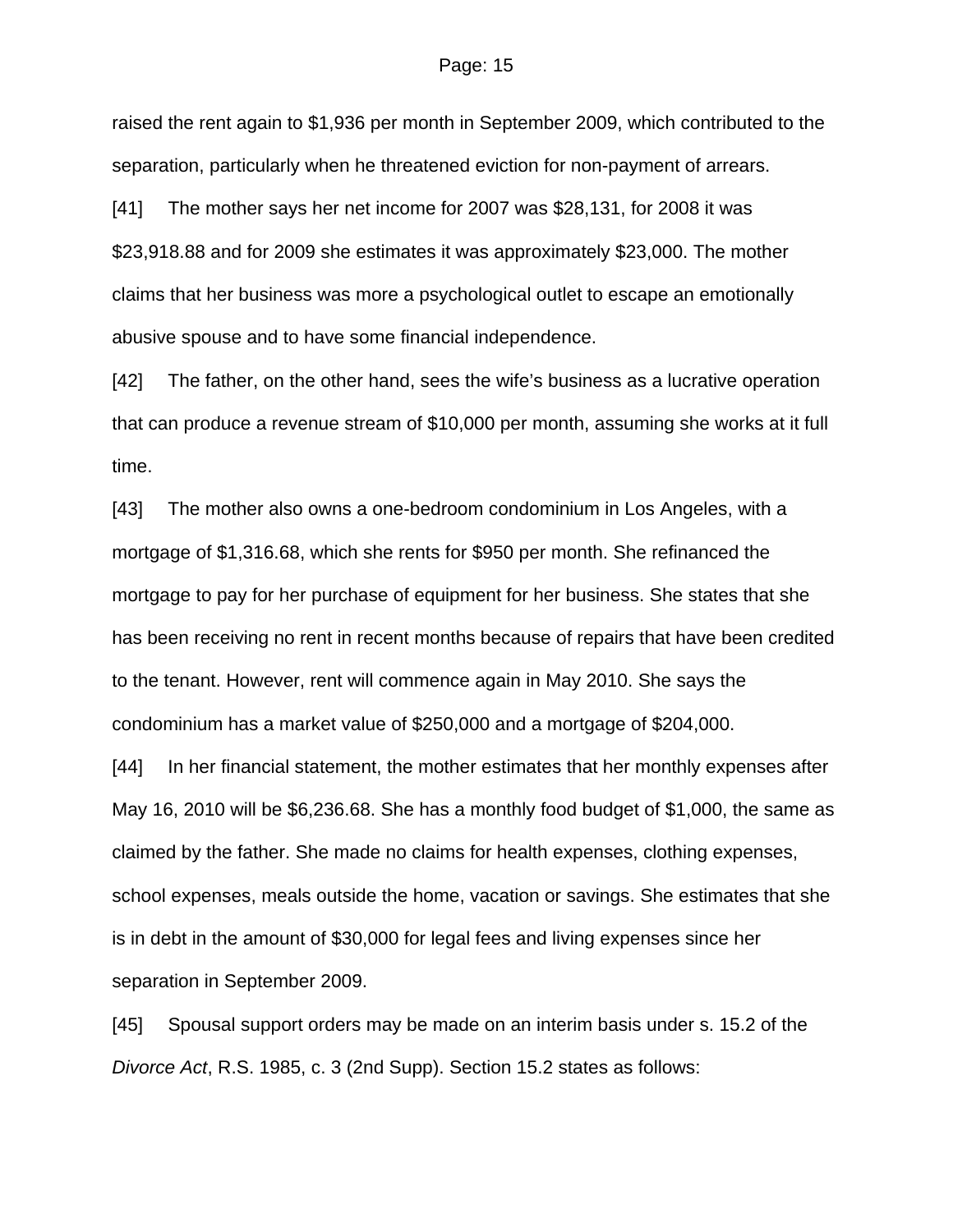(1) A court of competent jurisdiction may, on application by either or both spouses, make an order requiring a spouse to secure or pay, or to secure and pay, such lump sum or periodic sums, or such lump sum and periodic sums, as the court thinks reasonable for the support of the other spouse.

(2) Where an application is made under subsection (1), the court may, on application by either or both spouses, make an interim order requiring a spouse to secure or pay, or to secure and pay, such lump sum or periodic sums, or such lump sum and periodic sums, as the court thinks reasonable for the support of the other spouse, pending the determination of the application under subsection (1). Terms and conditions

(3) The court may make an order under subsection (1) or an interim order under subsection (2) for a definite or indefinite period or until a specified event occurs, and may impose terms, conditions or restrictions in connection with the order as it thinks fit and just.

(4) In making an order under subsection (1) or an interim order under subsection (2), the court shall take into consideration the condition, means, needs and other circumstances of each spouse, including

(a) the length of time the spouses cohabited;

(b) the functions performed by each spouse during cohabitation; and

(c) any order, agreement or arrangement relating to support of either spouse.

(5) In making an order under subsection (1) or an interim order under subsection (2), the court shall not take into consideration any misconduct of a spouse in relation to the marriage.

(6) An order made under subsection (1) or an interim order under subsection (2) that provides for the support of a spouse should

(a) recognize any economic advantages or disadvantages to the spouses arising from the marriage or its breakdown;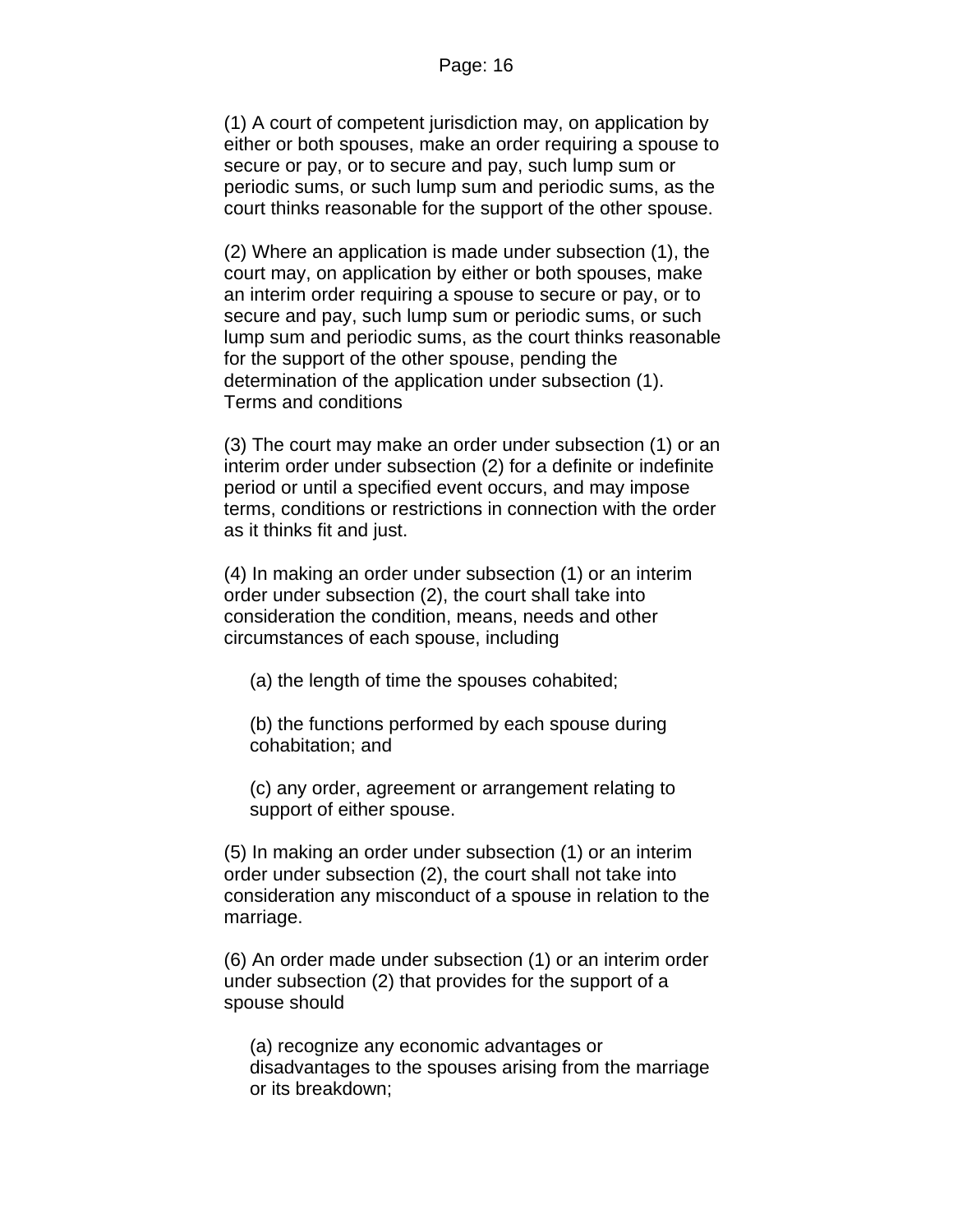(b) apportion between the spouses any financial consequences arising from the care of any child of the marriage over and above any obligation for the support of any child of the marriage;

(c) relieve any economic hardship of the spouses arising from the breakdown of the marriage; and

(d) in so far as practicable, promote the economic selfsufficiency of each spouse within a reasonable period of time.

[46] Martinson J. provides a good summary of the difference between interim spousal support and final spousal support orders in *D.R.M.* v. *R.B.M.*, 2006 BCSC 1921, in para.

7 – 21, which I summarize below:

- 1. Interim orders are intended to be short term to bridge the gap between the starting of the action and a decision on the merits;
- 2. Interim proceedings are summary in nature and provide rough justice at best;
- 3. The S*pousal Support Advisory Guidelines ("*SSAG*")* are designed to apply to interim spousal support as they provide a quick, easily calculated amount, and may be given substantial weight although they are not binding on the court;
- 4. While it is an error to consider only the means and needs to the exclusion of other factors, the means and needs will often be the most important factor.

[47] This last principle comes from *Johnson* v. *Johnson*, [1993] B.C.J. No. 2140, which recognized that while all factors under s. 15.2(4) and (6) must be considered, the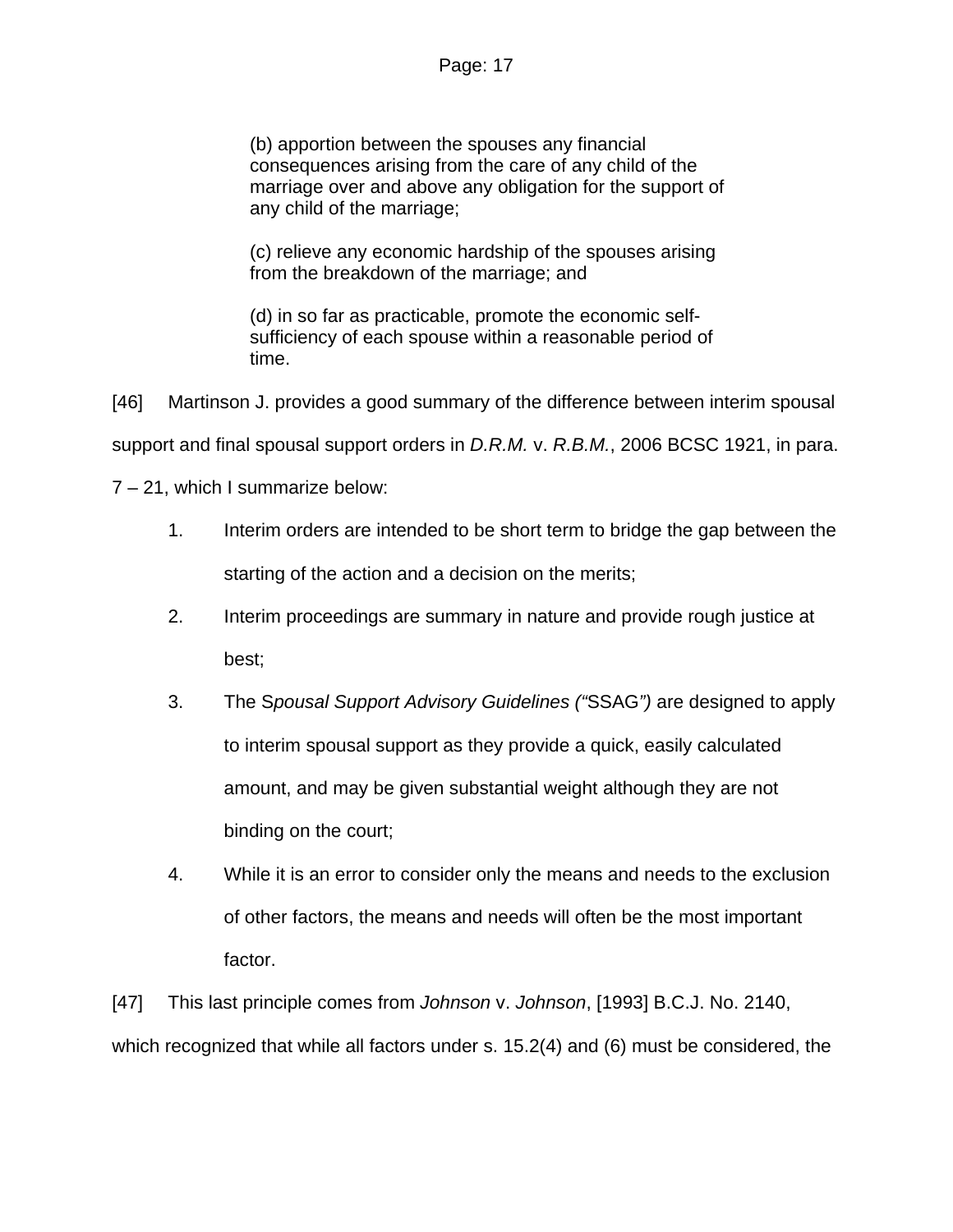needs and means may be the most important factors from a practical point of view until the property settlement is determined (para. 16).

[48] Counsel for the father submits that the mother failed to provide the court with adequate information to determine her current revenue. In fact, the mother provided a great deal of information to support her estimate of income. Counsel for the father says it is inadequate and her gross income should be imputed to be \$93,600 with a net income between \$80,000 to \$83,000, which would not require any payment of spousal support. I am not prepared to make such an imputation of the mother's income. Given her historical earnings averaging between \$20,000 - \$30,000 and the disruption to the mother and children since September 2009, I find that it is appropriate to impute a net income of \$40,000 per annum to the mother.

# **Spousal Support and the Priority of Child Support**

[49] I have found that the father should pay \$3,944 per month for the two children plus \$1,100 a month for daycare.

[50] Under the title "Priority", s. 15.3 of the *Divorce Act* states:

15.3 (1) Where a court is considering an application for a child support order and an application for a spousal support order, the court shall give priority to child support in determining the applications.

(2) Where, as a result of giving priority to child support, the court is unable to make a spousal support order or the court makes a spousal support order in an amount that is less than it otherwise would have been, the court shall record its reasons for having done so.

(3) Where, as a result of giving priority to child support, a spousal support order was not made, or the amount of a spousal support order is less than it otherwise would have been, any subsequent reduction or termination of that child support constitutes a change of circumstances for the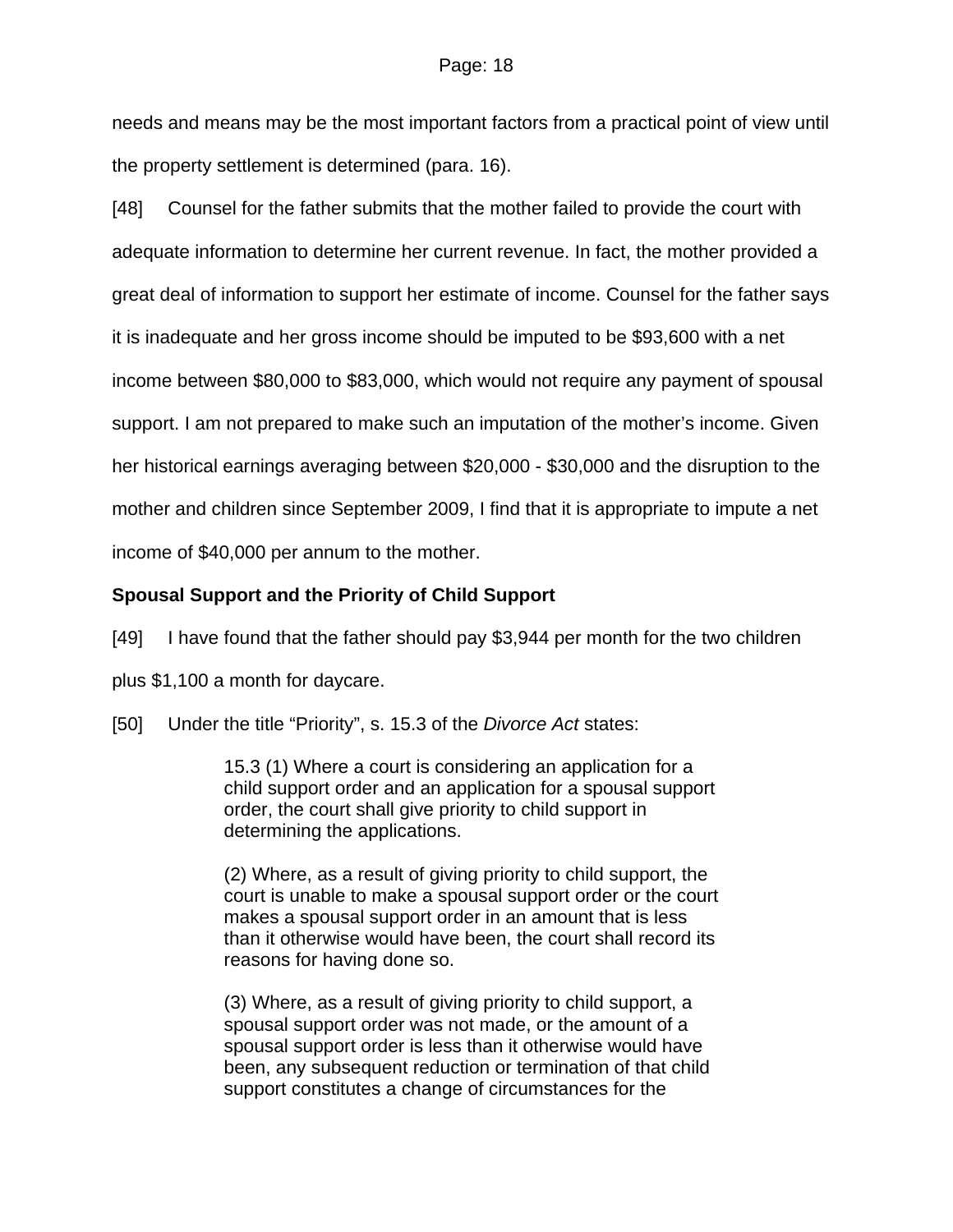purposes of applying for a spousal support order, or a variation order in respect of the spousal support order, as the case may be.

[51] Section 15.3 of the *Divorce Act* permits the court to give priority to child support and reduce spousal support, or make no spousal support order at this time or at all. [52] An example of a case where the father was ordered to pay child support and reduced spousal support is *Harraway v. Harraway*, 2010 BCSC 679. In that case, an income of \$75,000 was imputed to the husband and he was ordered to pay child support on that amount. The family assets of \$175,100 were to be divided equally. However, at trial, the father was not employed and not earning the imputed income. The trial judge gave priority to the child support and concluded that, at that time, he was unable to make a spousal support order.

[53] Counsel provided calculations for my consideration, using the *Spousal Support Advisory Guidelines*. In the first one, provided by the father, assuming employment income of \$87,100 and corporate pre-tax income of \$213,000 and a \$40,000 income for the mother, the spousal support ranges from (low) \$4,318 to (mid) \$5,079 to (high) \$5,859. In the second calculation provided by the mother based on a \$300,000 corporate pre-tax income for the father and \$40,000 for the mother, the range was from (low) \$4,903, to (mid) \$5,550 to (high) \$6,199. Thus, the range of spousal support could be from \$4,300 to \$6,200 per month. Counsel for the mother provided a third calculation, which increased the ranges by several hundred dollars, based on the fact that the father receives a considerable benefit by having company A pay many expenses. That may be a more appropriate calculation for the trial, where I expect there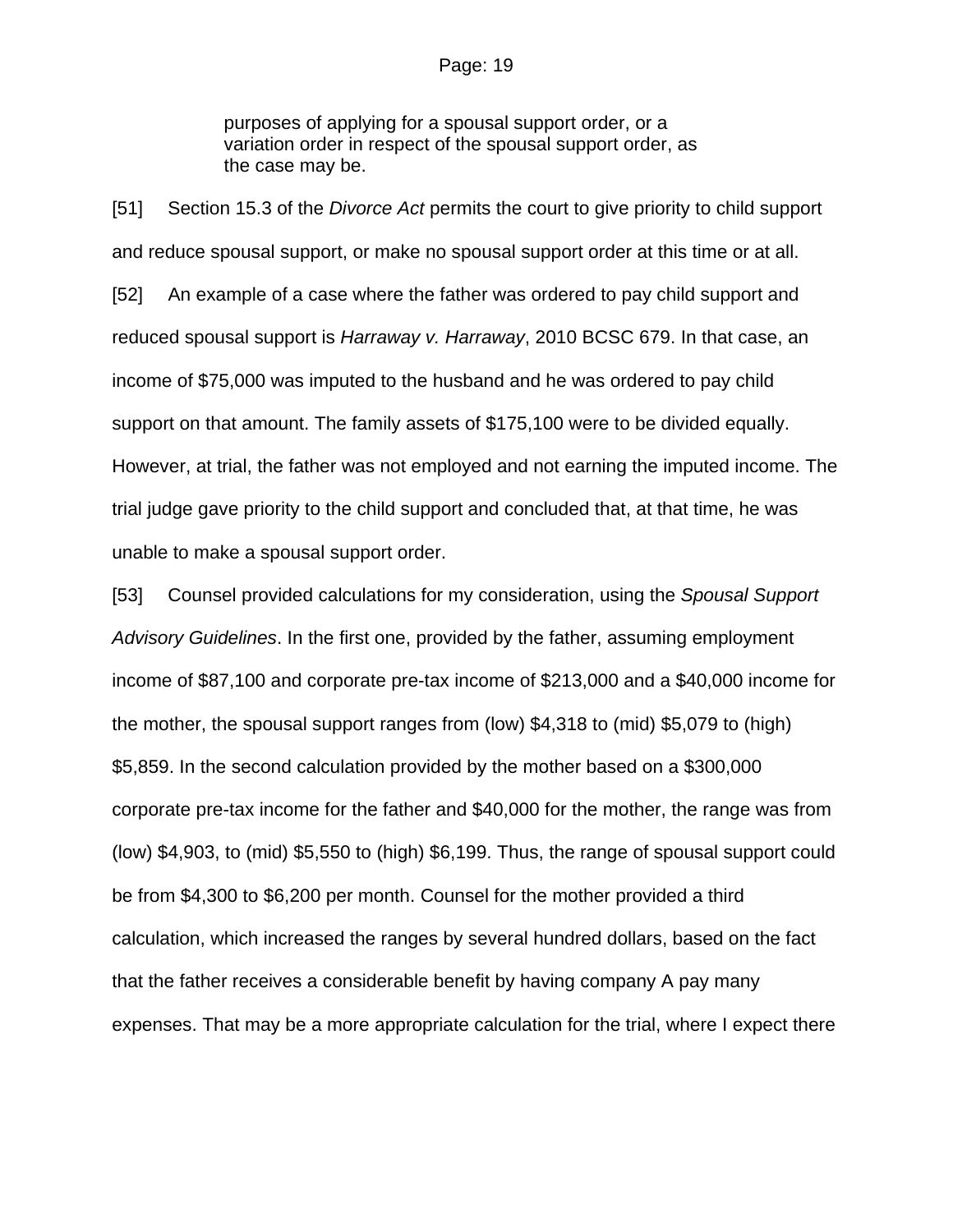will be expert testimony. At this interim stage, I am going to use the ranges in the first two calculations.

[54] Counsel for the father advocates a cautious approach. She submits that because of the potential capital requirements of bonding, the court should leave the determination of spousal support to the trial judge when there will be expert evidence available. In other words, do not award any spousal support, or award it at a reduced level, on an interim basis. Counsel also points out that, in the spousal support range proposed, the mother would have a higher portion of the net disposable income, assuming the income of \$300,000 for the father.

[55] It is clear that the mother and father cohabited for almost nine years. It appears that while the mother was the primary caregiver, the father contributed to a lesser extent. The mother supported and contributed to the father's business, but there is no doubt that the father was and is the financial breadwinner for the family. While the mother was the primary caregiver for the children, she was also able to earn a modest income from her business.

[56] It is also fair to say that the mother and children have been at a severe economic disadvantage since the separation, having had to leave the family home and move from a women's shelter, to a company apartment, to friends, and finally to their own residence. The mother has necessarily incurred significant debt to stay afloat, not to mention legal fees. She estimates her debt for legal fees and living expenses to be \$30,000. At the same time, the mother's business has been disrupted for several months with the instability that has followed the separation.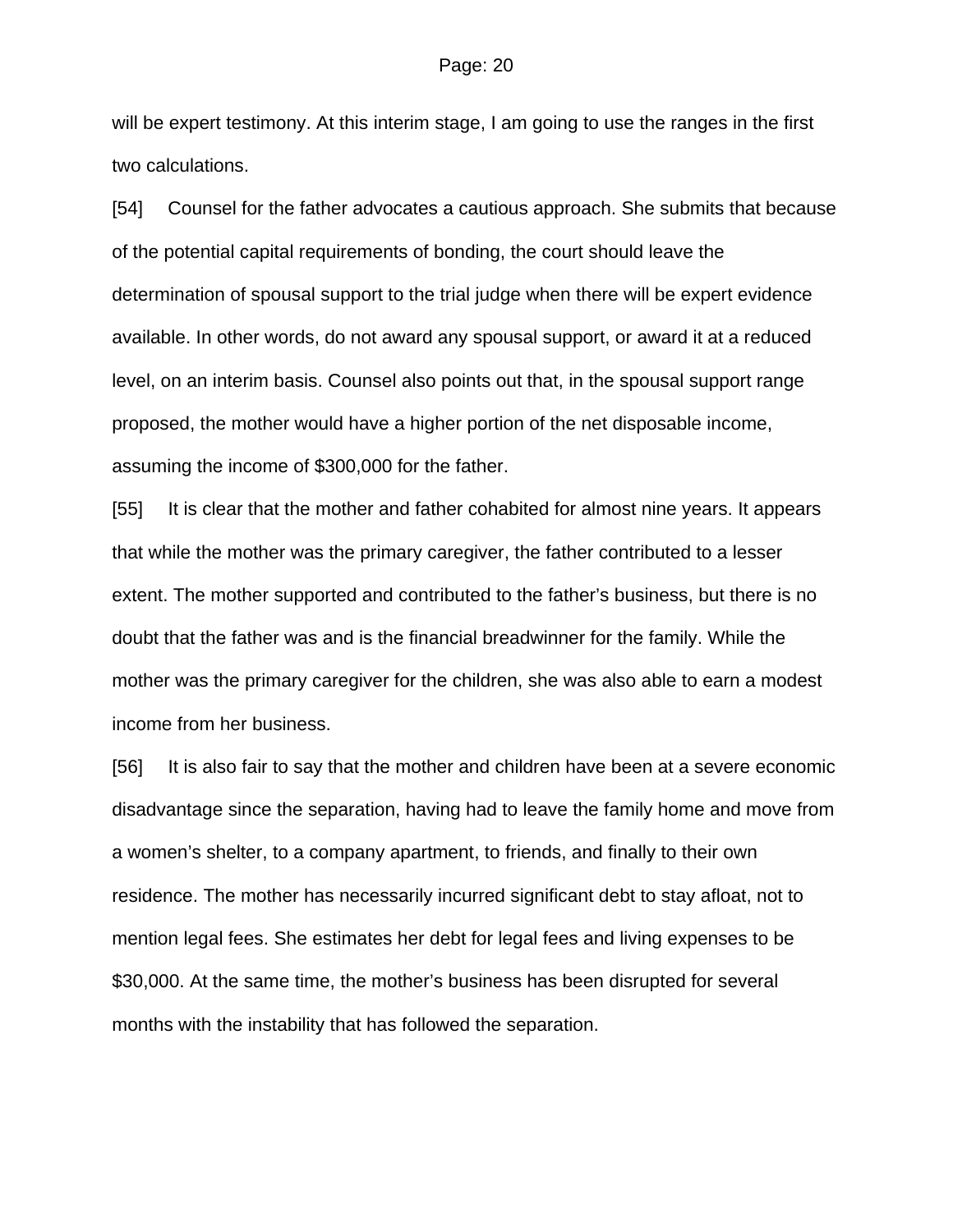[57] However, it must also be recognized that she has established a basis to pursue self-sufficiency prior to separation so that she does not appear to be in a position to require retraining. I expect that her income from her business will improve from the modest levels in the past.

[58] But my task is to ensure 'rough justice' between the mother and father pending the trial of this matter. The mother has clearly suffered the greatest disruption and economic hardship from the separation. She has no access to the assets of company A or to the family home, while the father receives considerable benefits from both.

[59] I note that during the attempted reconciliation, the mother received approximately \$5,000 monthly for expenses, plus what she could earn from her business. In my view, she will need interim assistance to get back on her feet during this legal battle until her property claim is either settled or litigated.

[60] Counsel for the father submits that company A cannot support both child and spousal support. In my view this is not supported by the evidence:

- 1. Company A is doing very well, as evidenced by the increased retained earnings every year. I recognize that this is not synonymous with cash, but it does indicate an improving and more stable corporate financial situation.
- 2. By the same token, the shareholder's loan position of the company has increased each year. Again, I recognize that this is not necessarily cash, but it indicates the constantly improving working capital position of company A.
- 3. The cash position of company A at the end of 2008 was \$542,538. The glowing report of the insurance agent based on "another busy year" and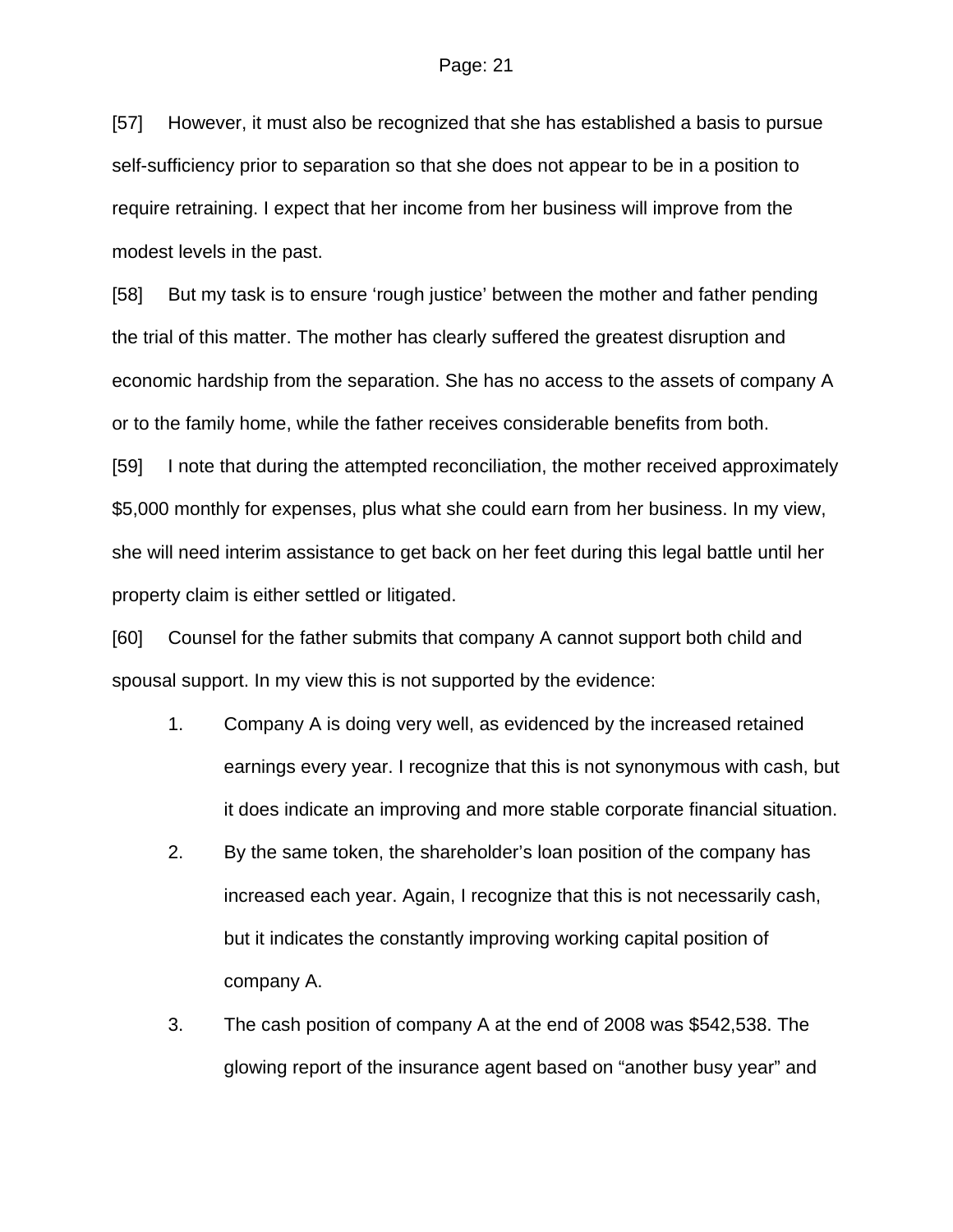reviewing the undisclosed December 31, 2009, internally prepared year end statement, all suggest that 2009 financial statement, when it is produced, will not result in a deterioration of the financial capacity of company A.

- 4. Company A has significant assets of at least a value of \$3.5 million.
- 5. The father benefits considerably from the use of the family home and the use and control of company A to pay many expenses that would otherwise be paid on taxed income. This permits the father to purport to live on an income of \$87,100 which is in reality closer to \$150,000.

[61] I also note that the mother's Financial Statement is modest and her expenses are very reasonable.

[62] Finally, my determination above that the father's income is \$300,000 for child support purposes (para. 29) is cautious leaving considerable corporate pre-tax income for the business.

[63] I conclude that the father has the ability to pay, and the mother has a demonstrated need for, spousal support of \$4,300 per month.

# **CONCLUSION**

[64] Top summarize, the court makes the following interim order:

- 1. the father's income for calculation of child support is \$300,000;
- 2. the father shall pay the mother \$3,944 in child support for the two children commencing January 1, 2010, with credit for interim interim child support paid;
- 3. the father shall pay the daycare expense of \$1,100 per month; and